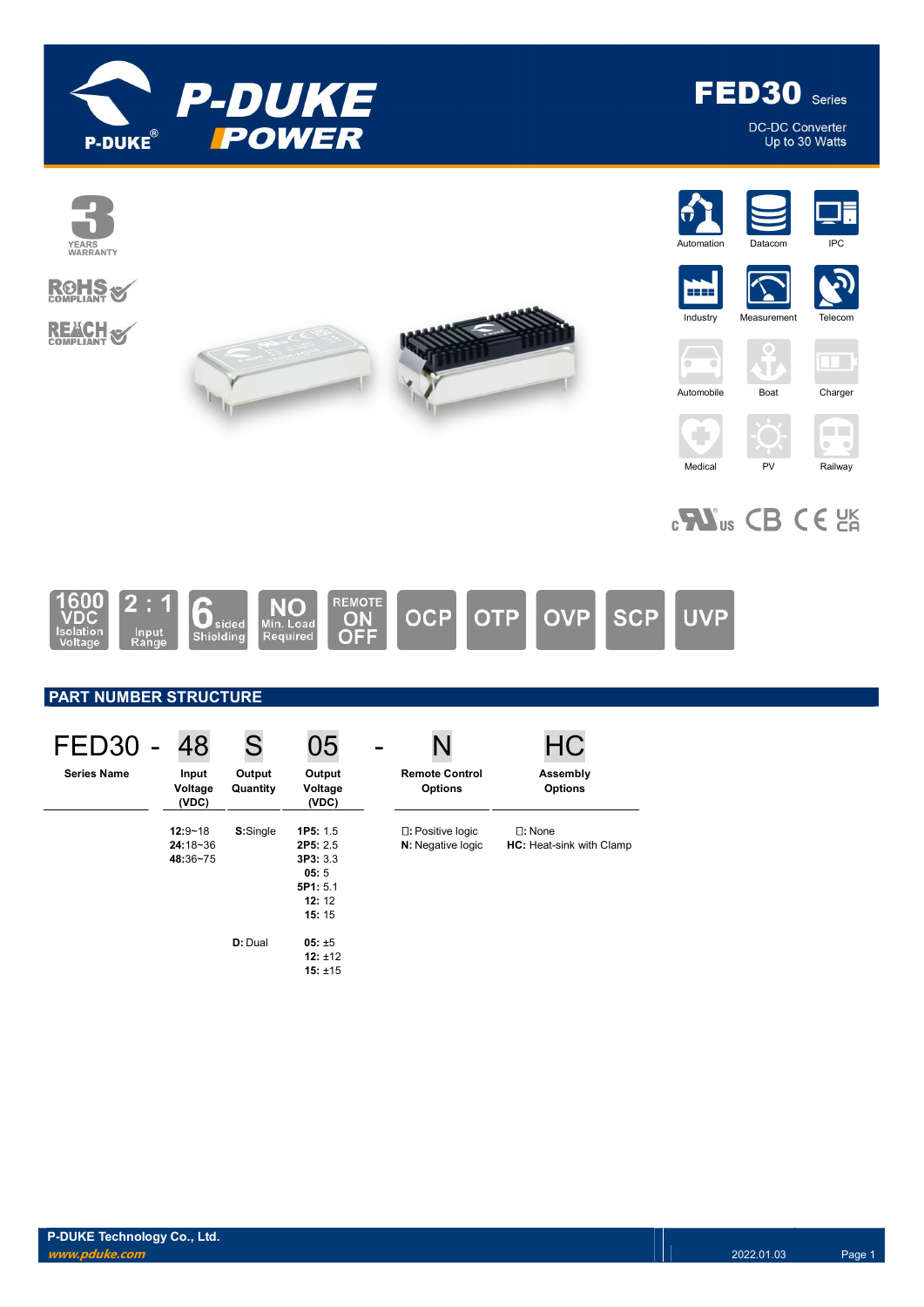



## TECHNICAL SPECIFICATION All specifications are typical at nominal input, full load and 25℃ unless otherwise noted

| Model<br><b>Number</b> | Input Range  | <b>Output Voltage</b> | <b>Output Current</b><br>@Full Load | <b>Input Current</b><br>@ No Load | Efficiency | <b>Maximum</b><br><b>Capacitor Load</b> |
|------------------------|--------------|-----------------------|-------------------------------------|-----------------------------------|------------|-----------------------------------------|
|                        | <b>VDC</b>   | <b>VDC</b>            | $\overline{A}$                      | mA                                | %          | μF.                                     |
| FED30-12S1P5           | $9 - 18$     | 1.5                   | 8.5                                 | 70                                | 79         | 20000                                   |
| FED30-12S2P5           | $9 - 18$     | 2.5                   | 8                                   | 100                               | 84         | 20000                                   |
| FED30-12S3P3           | $9 - 18$     | 3.3                   | 8                                   | 105                               | 85         | 20000                                   |
| FED30-12S05            | $9 - 18$     | 5                     | 6                                   | 130                               | 87         | 14400                                   |
| FED30-12S5P1           | $9 - 18$     | 5.1                   | 6                                   | 130                               | 87         | 14400                                   |
| FED30-12S12            | $9 - 18$     | 12                    | 2.5                                 | 90                                | 89         | 3000                                    |
| FED30-12S15            | $9 - 18$     | 15                    | $\overline{2}$                      | 80                                | 89         | 2000                                    |
| FED30-12D05            | $9 - 18$     | ±5                    | ±3                                  | 120                               | 87         | ±3000                                   |
| FED30-12D12            | $9 - 18$     | ±12                   | ±1.25                               | 50                                | 87         | ±2000                                   |
| FED30-12D15            | $9 - 18$     | ±15                   | ±1                                  | 40                                | 87         | ±1300                                   |
| FED30-24S1P5           | $18 - 36$    | 1.5                   | 8.5                                 | 50                                | 80         | 20000                                   |
| FED30-24S2P5           | $18 - 36$    | 2.5                   | 8                                   | 50                                | 85         | 20000                                   |
| FED30-24S3P3           | $18 - 36$    | 3.3                   | 8                                   | 50                                | 87         | 20000                                   |
| FED30-24S05            | $18 - 36$    | 5                     | 6                                   | 75                                | 90         | 14400                                   |
| FED30-24S5P1           | $18 - 36$    | 5.1                   | 6                                   | 75                                | 90         | 14400                                   |
| FED30-24S12            | $18 - 36$    | 12                    | 2.5                                 | 40                                | 91         | 3000                                    |
| FED30-24S15            | $18 - 36$    | 15                    | $\overline{c}$                      | 35                                | 91         | 2000                                    |
| FED30-24D05            | $18 - 36$    | ±5                    | ±3                                  | 70                                | 90         | ±3000                                   |
| FED30-24D12            | $18 - 36$    | ±12                   | ±1.25                               | 30                                | 89         | ±2000                                   |
| FED30-24D15            | $18 - 36$    | ±15                   | ±1                                  | 30                                | 90         | ±1300                                   |
| FED30-48S1P5           | $36 - 75$    | 1.5                   | 8.5                                 | 45                                | 80         | 20000                                   |
| FED30-48S2P5           | $36 - 75$    | 2.5                   | 8                                   | 45                                | 85         | 20000                                   |
| FED30-48S3P3           | $36 - 75$    | 3.3                   | 8                                   | 30                                | 87         | 20000                                   |
| FED30-48S05            | $36 \sim 75$ | 5                     | 6                                   | 45                                | 90         | 14400                                   |
| FED30-48S5P1           | $36 \sim 75$ | 5.1                   | 6                                   | 45                                | 89         | 14400                                   |
| FED30-48S12            | $36 \sim 75$ | 12                    | 2.5                                 | 45                                | 91         | 3000                                    |
| FED30-48S15            | $36 \sim 75$ | 15                    | $\overline{c}$                      | 50                                | 91         | 2000                                    |
| FED30-48D05            | $36 - 75$    | ±5                    | ±3                                  | 35                                | 90         | ±3000                                   |
| FED30-48D12            | $36 \sim 75$ | ±12                   | ±1.25                               | 30                                | 88         | ±2000                                   |
| FED30-48D15            | $36 - 75$    | ±15                   | ±1                                  | 20                                | 89         | ±1300                                   |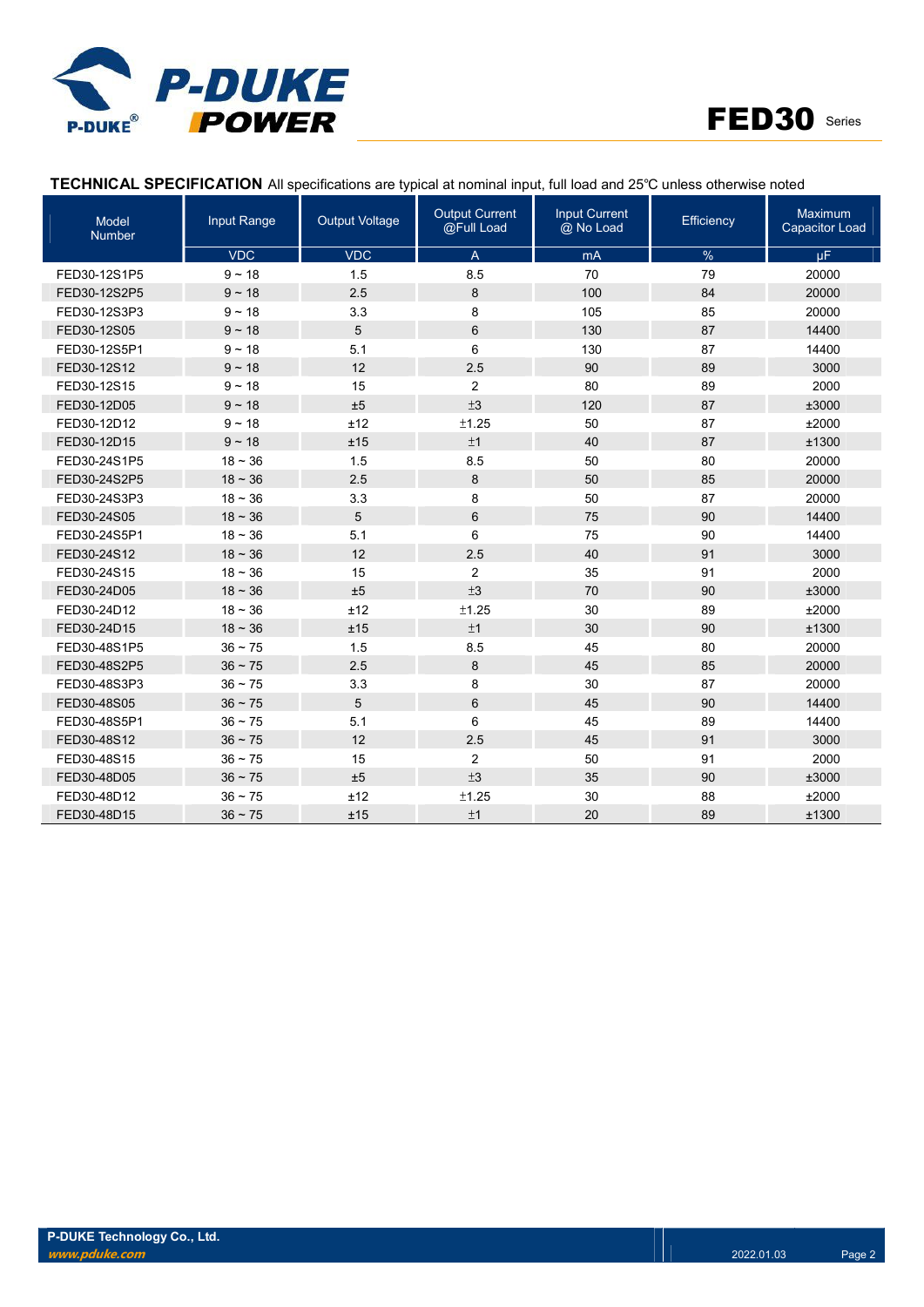

| <b>INPUT SPECIFICATIONS</b>   |                         |                           |           |        |      |                           |             |
|-------------------------------|-------------------------|---------------------------|-----------|--------|------|---------------------------|-------------|
| <b>Parameter</b>              |                         | <b>Conditions</b>         |           | Min.   | Typ. | Max.                      | <b>Unit</b> |
| Operating input voltage range |                         | 12Vin(nom)                |           | 9      | 12   | 18                        |             |
|                               |                         | 24Vin(nom)                |           | 18     | 24   | 36                        | <b>VDC</b>  |
|                               |                         | 48Vin(nom)                |           | 36     | 48   | 75                        |             |
| Start up voltage              |                         | 12Vin(nom)                |           |        |      | 9                         |             |
|                               |                         | 24Vin(nom)                |           |        |      | 18                        | <b>VDC</b>  |
|                               |                         | 48Vin(nom)                |           |        |      | 36                        |             |
| Shutdown voltage              |                         | 12Vin(nom)                |           | 7      | 8    | 8.8                       |             |
|                               |                         | 24Vin(nom)                |           | 15     | 16   | 17.5                      | <b>VDC</b>  |
|                               |                         | 48Vin(nom)                |           | 31.5   | 33   | 34.5                      |             |
| Start up time                 | Constant resistive load | Power up                  |           |        | 30   |                           | ms          |
|                               |                         | Remote ON/OFF             |           |        | 30   |                           |             |
| Input surge voltage           | 100 ms, max.            | 12Vin(nom)                |           |        |      | 25                        |             |
|                               |                         | 24Vin(nom)                |           |        |      | 50                        | <b>VDC</b>  |
|                               |                         | 48Vin(nom)                |           |        |      | 100                       |             |
| Input filter                  |                         |                           |           |        |      | Pi type                   |             |
| Remote ON/OFF                 | Referred to -Vin pin    | Positive logic            | DC-DC ON  |        |      | Open or $3 \sim 12$ VDC   |             |
|                               |                         | (Standard)                | DC-DC OFF |        |      | Short or $0 \sim 1.2$ VDC |             |
|                               |                         | Negative logic            | DC-DC ON  |        |      | Short or $0 \sim 1.2$ VDC |             |
|                               |                         | (Option)                  | DC-DC OFF |        |      | Open or $3 \sim 12$ VDC   |             |
|                               |                         | Input current of Ctrl pin |           | $-0.5$ |      | $+0.5$                    | mA          |
|                               |                         | Remote off input current  |           |        | 3.0  |                           | mA          |

| <b>OUTPUT SPECIFICATIONS</b>     |                                    |                   |         |      |                                 |               |  |
|----------------------------------|------------------------------------|-------------------|---------|------|---------------------------------|---------------|--|
| <b>Parameter</b>                 |                                    | <b>Conditions</b> | Min.    | Typ. | Max.                            | <b>Unit</b>   |  |
| Voltage accuracy                 |                                    |                   | $-1.0$  |      | $+1.0$                          | $\%$          |  |
| Line regulation                  | Low Line to High Line at Full Load |                   | $-0.2$  |      | $+0.2$                          | $\frac{0}{0}$ |  |
| Load regulation                  | No Load to Full Load               | Single            | $-0.5$  |      | $+0.5$                          |               |  |
|                                  |                                    | Dual              | $-1.0$  |      | $+1.0$                          | $\frac{0}{0}$ |  |
| Cross regulation                 | Asymmetrical load 25%/100% FL      | Dual              | $-5.0$  |      | $+5.0$                          | $\frac{0}{0}$ |  |
| Voltage adjustability            | Single output                      |                   | $-10$   |      | $+10$                           | $\frac{0}{0}$ |  |
| Ripple and noise                 | Measured by 20MHz bandwidth        | <b>Others</b>     | 100     |      |                                 |               |  |
|                                  | With a 1µF/50V MLCC                | 12Vout, 15Vout    |         | 150  |                                 | mVp-p         |  |
| Temperature coefficient          |                                    |                   | $-0.02$ |      | $+0.02$                         | $\%$ /°C      |  |
| Transient response recovery time | 25% load step change               |                   |         | 250  |                                 | μs            |  |
| Over voltage protection          |                                    | 1.5Vout           |         | 2.0  |                                 |               |  |
|                                  |                                    | 2.5Vout           |         | 3.3  |                                 |               |  |
|                                  |                                    | 3.3Vout           |         | 3.9  |                                 | <b>VDC</b>    |  |
|                                  |                                    | 5Vout, 5.1Vout    |         | 6.2  |                                 |               |  |
|                                  |                                    | 12Vout            |         | 15   |                                 |               |  |
|                                  |                                    | 15Vout            |         | 18   |                                 |               |  |
| Over load protection             | % of lout rated                    |                   |         | 150  |                                 | $\frac{0}{0}$ |  |
| Short circuit protection         |                                    |                   |         |      | Continuous, automatics recovery |               |  |

| <b>GENERAL SPECIFICATIONS</b> |                          |                                          |              |      |                                               |                    |
|-------------------------------|--------------------------|------------------------------------------|--------------|------|-----------------------------------------------|--------------------|
| <b>Parameter</b>              |                          | Min.                                     | Typ.         | Max. | <b>Unit</b>                                   |                    |
| Isolation voltage             | 1 minute                 | Input to Output<br>Input(Output) to Case | 1600<br>1600 |      |                                               | <b>VDC</b>         |
| Case grounding                |                          |                                          |              |      | Connect case to -Vin<br>with decoupling Y Cap |                    |
| Isolation resistance          | 500VDC                   |                                          |              |      |                                               | $G\Omega$          |
| Isolation capacitance         |                          |                                          |              |      | 1500                                          | рF                 |
| Switching frequency           |                          |                                          | 387          | 430  | 473                                           | kHz                |
| Safety approvals              | IEC/EN/UL62368-1         |                                          |              |      | UL:E193009<br>CB:UL(Demko)                    |                    |
| Case material                 |                          |                                          |              |      | Nickel-coated copper                          |                    |
| Base material                 |                          |                                          |              |      |                                               | FR4 PCB            |
| Potting material              |                          |                                          |              |      | Epoxy (UL94 V-0)                              |                    |
| Weight                        |                          |                                          |              |      |                                               | 30.5g (1.07oz)     |
| <b>MTBF</b>                   | MIL-HDBK-217F, Full load |                                          |              |      |                                               | 1.453 x $10^6$ hrs |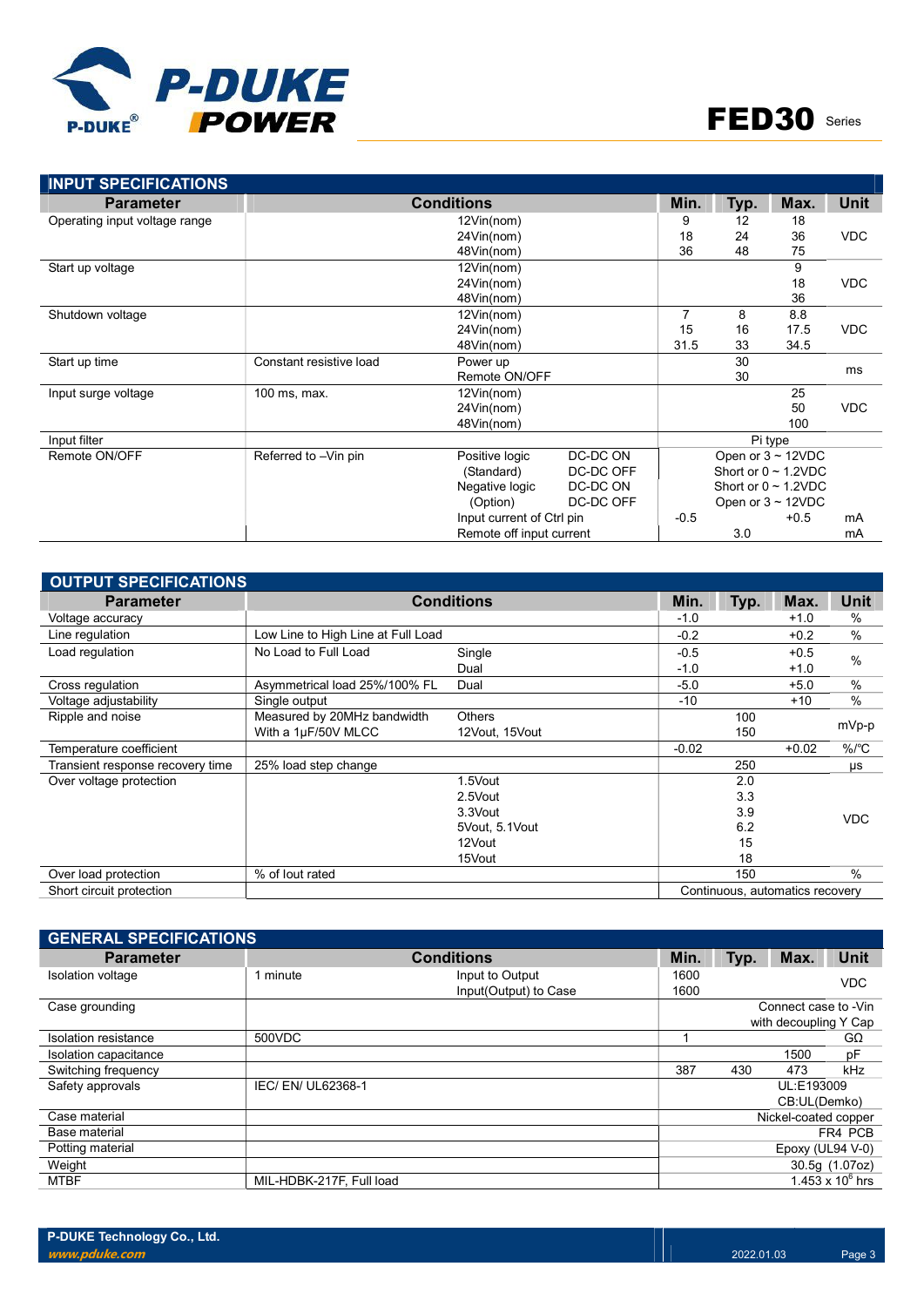

| <b>ENVIRONMENTAL SPECIFICATIONS</b> |                   |       |      |        |              |
|-------------------------------------|-------------------|-------|------|--------|--------------|
| <b>Parameter</b>                    | <b>Conditions</b> | Min.  | Typ. | Max.   | <b>Unit</b>  |
| Operating ambient temperature       | Without derating  | -40   |      | $+50$  | °C           |
|                                     | With derating     | $+50$ |      | $+85$  |              |
| Maximum case temperature            |                   |       |      | 105    | °C           |
| Over temperature protection         |                   |       | 115  |        | °C           |
| Storage temperature range           |                   | $-55$ |      | $+125$ | °C           |
| Thermal impedance                   | Without heat-sink |       | 12   |        | °C/W         |
|                                     | With heat-sink    |       | 10   |        |              |
| Thermal shock                       |                   |       |      |        | MIL-STD-810F |
| Vibration                           |                   |       |      |        | MIL-STD-810F |
| Relative humidity                   |                   |       |      |        | 5% to 95% RH |
|                                     |                   |       |      |        |              |

| <b>EMC SPECIFICATIONS</b>                                                                                     |                            |                                                                                     |                  |
|---------------------------------------------------------------------------------------------------------------|----------------------------|-------------------------------------------------------------------------------------|------------------|
| <b>Parameter</b>                                                                                              |                            | <b>Conditions</b>                                                                   | Level            |
| EMI                                                                                                           | EN55032                    | With external components                                                            | Class A, Class B |
| <b>EMS</b>                                                                                                    | EN55024                    |                                                                                     |                  |
| <b>ESD</b>                                                                                                    | EN61000-4-2                | Air ± 8kV and Contact ± 6kV                                                         | Perf. Criteria A |
| Radiated immunity                                                                                             | EN61000-4-3                | 10 V/m                                                                              | Perf. Criteria A |
| <b>Fast transient</b>                                                                                         | EN61000-4-4                | $±$ 2kV                                                                             | Perf. Criteria A |
|                                                                                                               | 12VDC input                | With an external input filter capacitor                                             |                  |
|                                                                                                               | 24VDC input                | (Nippon chemi-con KY series, 330µF/50V)                                             |                  |
|                                                                                                               | 48VDC input                | With an external input filter capacitor<br>(Nippon chemi-con KY series, 220µF/100V) |                  |
| Surge                                                                                                         | EN61000-4-5                | $±$ 1kV                                                                             | Perf. Criteria A |
|                                                                                                               | 12VDC input<br>24VDC input | With an external input filter capacitor<br>(Nippon chemi-con KY series, 330µF/50V)  |                  |
|                                                                                                               | 48VDC input                | With an external input filter capacitor<br>(Nippon chemi-con KY series, 220µF/100V) |                  |
| Conducted immunity                                                                                            | EN61000-4-6                | 10 Vr.m.s                                                                           | Perf. Criteria A |
| Power frequency magnetic field                                                                                | EN61000-4-8                | 100A/m continuous; 1000A/m 1 second                                                 | Perf. Criteria A |
| A ALITIANI: TRES SERVICIOS SIGNETOS DE LA CARACTERIZA DE LA SERVICIO A RESPONSE DE LA SERVICIO DE LA SERVICIO |                            |                                                                                     |                  |

CAUTION: This power module is not internally fused. An input line fuse must always be used.

## CHARACTERISTIC CURVE





FED30-48S05 Efficiency vs. Input Voltage FED30-48S05 Efficiency vs. Output Load



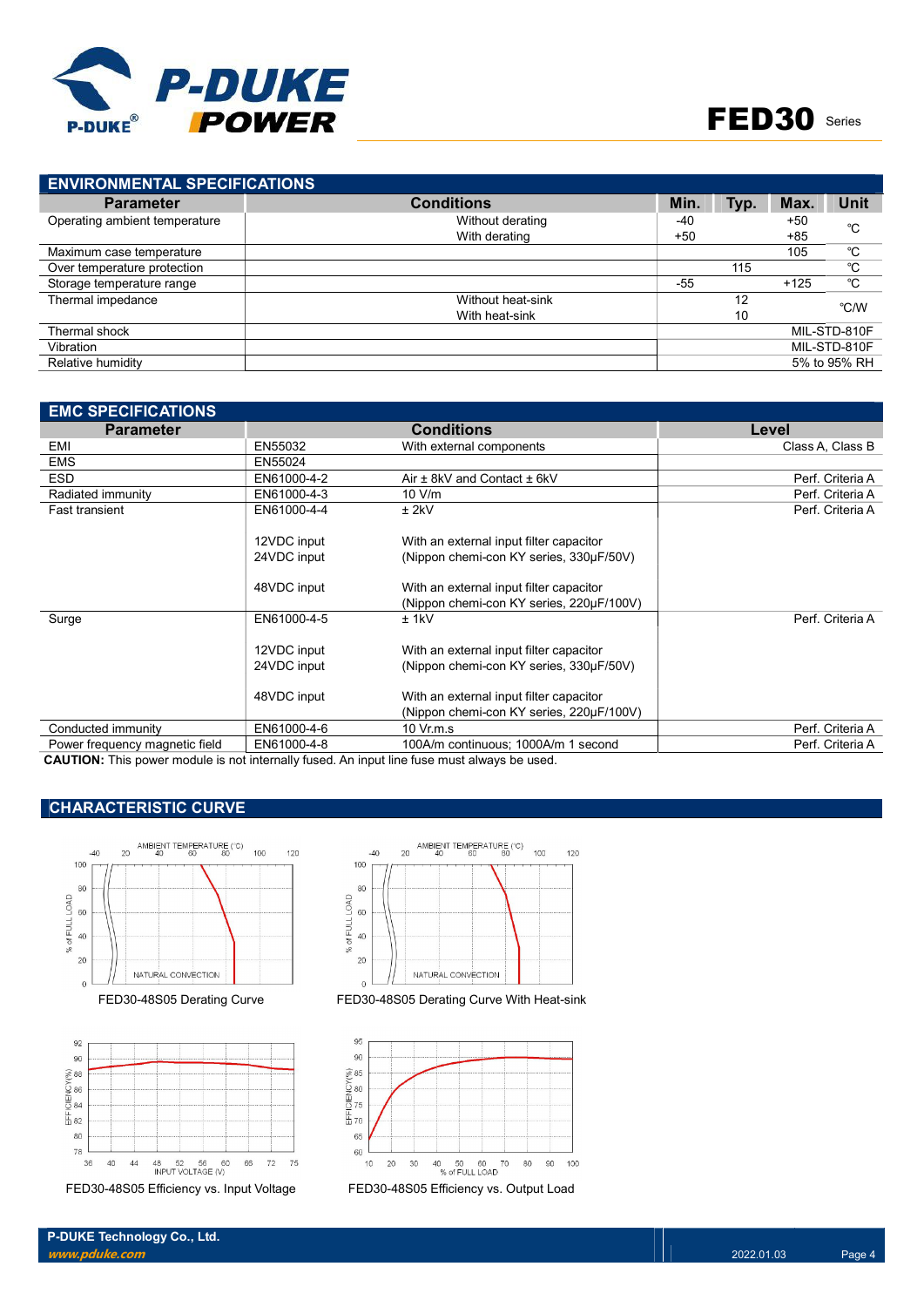



## FUSE CONSIDERATION

This power module is not internally fused. An input line fuse must always be used.

This encapsulated power module can be used in a wide variety of applications, ranging from simple stand-alone operation to an integrated part of sophisticated power architecture.

To maximum flexibility, internal fusing is not included; however, to achieve maximum safety and system protection, always use an input line fuse. The input line fuse suggest as below:

| Model                     | <b>Fuse Rating</b><br>(A) | <b>Fuse Type</b> |
|---------------------------|---------------------------|------------------|
| FED30-12SDD · FED30-12DDD | 6.3                       | Slow-Blow        |
| FED30-24SDD · FED30-24DDD | 3.15                      | Slow-Blow        |
| FED30-48SDD · FED30-48DDD | 1.6                       | Slow-Blow        |

The table based on the information provided in this data sheet on inrush energy and maximum DC input current at low Vin.

#### MECHANICAL DRAWING



#### PIN CONNECTION

| <b>PIN</b> | <b>SINGLE</b> | <b>DUAL</b> |
|------------|---------------|-------------|
|            | $+V$ in       | $+V$ in     |
|            | -Vin          | -Vin        |
| 2          | Ctrl          | Ctrl        |
|            | +Vout         | +Vout       |
| 5          | -Vout         | Common      |
|            | Trim          | -Vout       |

1. All dimensions in inch [mm]

2. Tolerance :x.xx±0.02 [x.x±0.5]

x.xxx±0.01 [x.xx±0.25] 3. Pin dimension tolerance ±0.004[0.10]

## **HEAT-SINK OPTIONS**

#### -HC (Heat-sink with clamps)



\* All dimensions in inch [mm]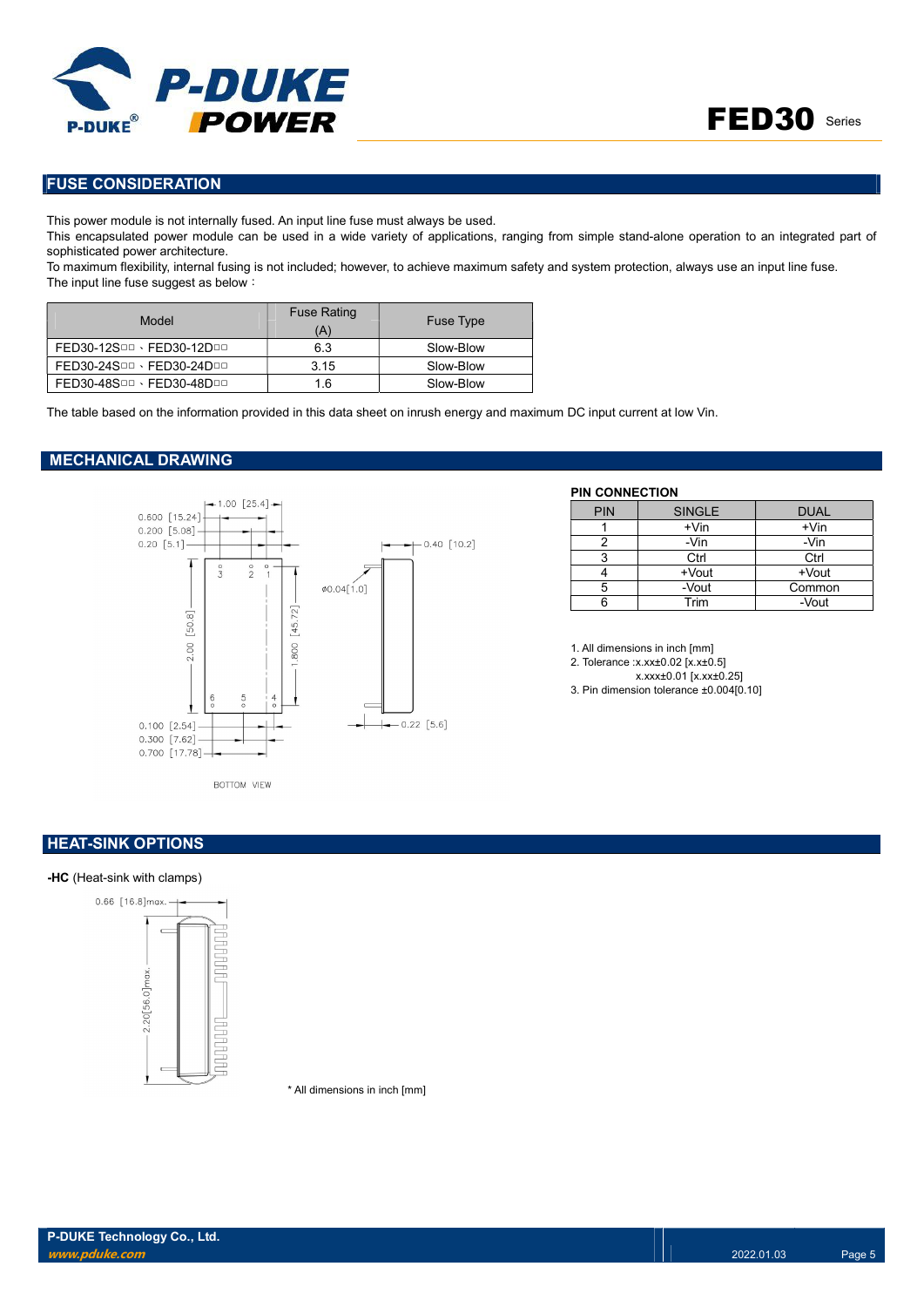

FED30 Series

## RECOMMENDED PAD LAYOUT



All dimensions in inch[mm] Pad size(lead free recommended) Through hole 1.2.3.4.5.6: Φ0.051[1.30] Top view pad 1.2.3.4.5.6: Φ0.064[1.63] Bottom view pad 1.2.3.4.5.6: Φ0.102[2.60]

## THERMAL CONSIDERATIONS

The power module operates in a variety of thermal environments.

However, sufficient cooling should be provided to help ensure reliable operation of the unit.

Heat is removed by conduction, convection, and radiation to the surrounding Environment.

Proper cooling can be verified by measuring the point as the figure below.

The temperature at this location should not exceed "Maximum case temperature".

When Operating, adequate cooling must be provided to maintain the test point temperature at or below "Maximum case temperature".

You can limit this Temperature to a lower value for extremely high reliability.

■ Thermal test condition with vertical direction by natural convection (20LFM).



TOP VIEW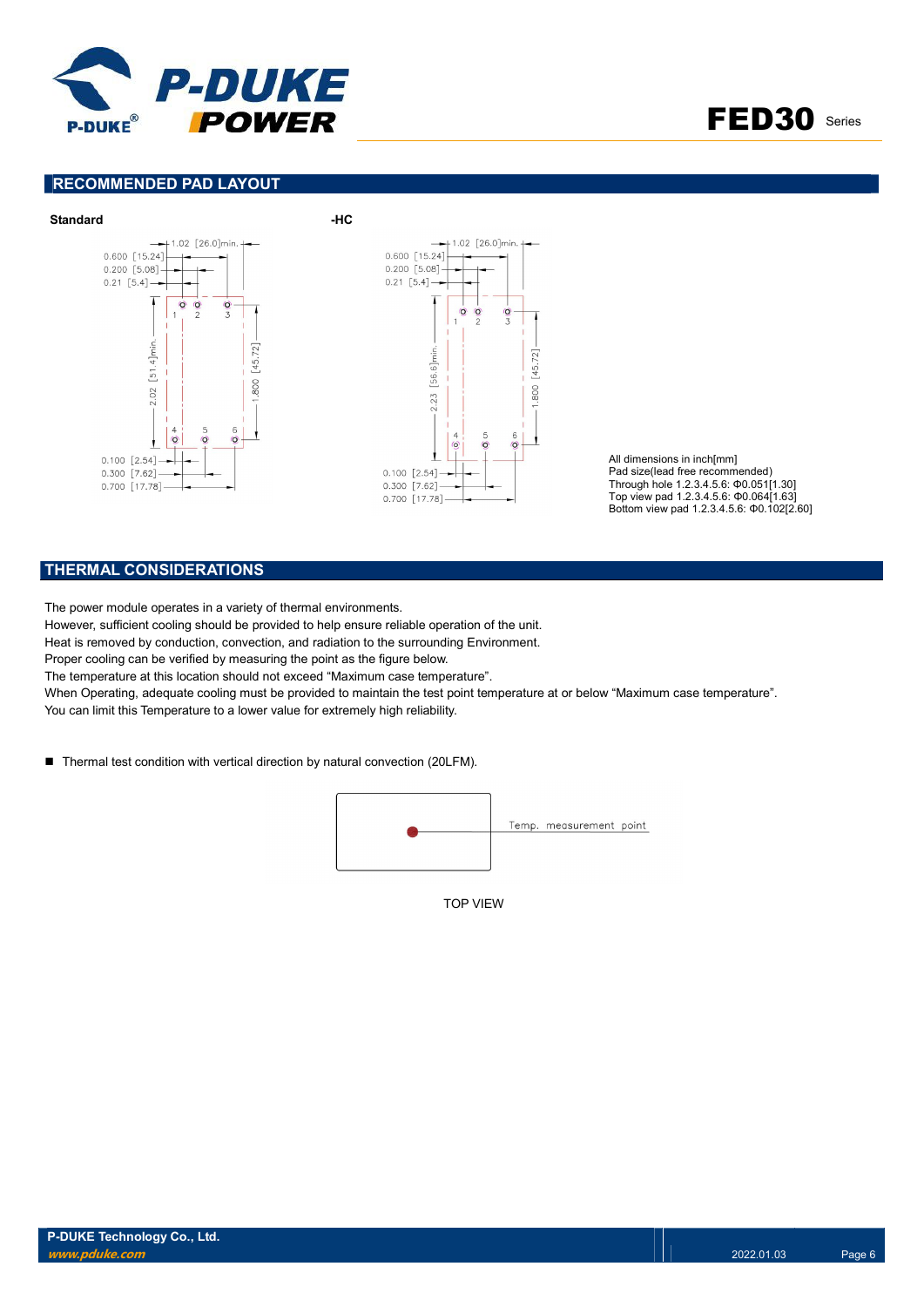



## OUTPUT VOLTAGE ADJUSTMENT

Output voltage set point adjustment allows the user to increase or decrease the output voltage set point of the module. This is accomplished by connecting an external resistor between the Trim pin and either the +Vout or -Vout pins. With an external resistor between the Trim and -Vout, the output voltage set point increases. With an external resistor between the Trim and +Vout, the output voltage set point decreases. The external Trim resistor needs to be at least 1/16W of rated power.

#### EXTERNAL OUTPUT TRIMMING

 $\frac{1}{\text{sec}^5}$ 

Trim  $\stackrel{6}{\sim}$ 

Output can be externally trimmed by using the method shown below.

Trim-up

| <b>DDS1P5</b> |             |              |                |              |                |            |        |                |        |        |        |
|---------------|-------------|--------------|----------------|--------------|----------------|------------|--------|----------------|--------|--------|--------|
| $\triangle$ V | (%)         | $\mathbf{1}$ | $\overline{2}$ | 3            | $\overline{4}$ | $\sqrt{5}$ | 6      | $\overline{7}$ | 8      | 9      | 10     |
| Vout          | (V)         | 1.515        | 1.530          | 1.545        | 1.560          | 1.575      | 1.590  | 1.605          | 1.620  | 1.635  | 1.650  |
| <b>RU</b>     | $(k\Omega)$ | 4.578        | 2.065          | 1.227        | 0.808          | 0.557      | 0.389  | 0.270          | 0.180  | 0.110  | 0.054  |
| <b>DOS2P5</b> |             |              |                |              |                |            |        |                |        |        |        |
| $\triangle$ V | (% )        | $\mathbf{1}$ | $\overline{2}$ | 3            | $\overline{4}$ | 5          | 6      | $\overline{7}$ | 8      | 9      | 10     |
| Vout          | (V)         | 2.525        | 2.550          | 2.575        | 2.600          | 2.625      | 2.650  | 2.675          | 2.700  | 2.725  | 2.750  |
| <b>RU</b>     | $(k\Omega)$ | 37.076       | 16.675         | 9.874        | 6.474          | 4.434      | 3.074  | 2.102          | 1.374  | 0.807  | 0.354  |
| <b>DDS3P3</b> |             |              |                |              |                |            |        |                |        |        |        |
| $\triangle$ V | (% )        | $\mathbf{1}$ | $\overline{2}$ | 3            | 4              | 5          | 6      | $\overline{7}$ | 8      | 9      | 10     |
| Vout          | (V)         | 3.333        | 3.366          | 3.399        | 3.432          | 3.465      | 3.498  | 3.531          | 3.564  | 3.597  | 3.630  |
| <b>RU</b>     | $(k\Omega)$ | 57.930       | 26.165         | 15.577       | 10.283         | 7.106      | 4.988  | 3.476          | 2.341  | 1.459  | 0.753  |
| $\Box$ SO5    |             |              |                |              |                |            |        |                |        |        |        |
| $\triangle$ V | (%)         | $\mathbf{1}$ | $\overline{2}$ | $\mathbf{3}$ | $\overline{4}$ | 5          | 6      | $\overline{7}$ | 8      | 9      | 10     |
| Vout          | (V)         | 5.050        | 5.100          | 5.150        | 5.200          | 5.250      | 5.300  | 5.350          | 5.400  | 5.450  | 5.500  |
| <b>RU</b>     | $(k\Omega)$ | 36.570       | 16.580         | 9.917        | 6.585          | 4.586      | 3.253  | 2.302          | 1.588  | 1.032  | 0.588  |
| <b>DDS5P1</b> |             |              |                |              |                |            |        |                |        |        |        |
| $\triangle$ V | (% )        | $\mathbf{1}$ | $\overline{2}$ | 3            | $\overline{4}$ | 5          | 6      | $\overline{7}$ | 8      | 9      | 10     |
| Vout          | (V)         | 5.151        | 5.202          | 5.253        | 5.304          | 5.355      | 5.406  | 5.457          | 5.508  | 5.559  | 5.610  |
| <b>RU</b>     | $(k\Omega)$ | 38.135       | 17.368         | 10.446       | 6.985          | 4.908      | 3.524  | 2.535          | 1.793  | 1.217  | 0.755  |
| $\Box$ S12    |             |              |                |              |                |            |        |                |        |        |        |
| $\triangle$ V | (%)         | $\mathbf{1}$ | $\overline{2}$ | 3            | 4              | 5          | 6      | $\overline{7}$ | 8      | 9      | 10     |
| Vout          | (V)         | 12.120       | 12.240         | 12.360       | 12.480         | 12.600     | 12.720 | 12.840         | 12.960 | 13.080 | 13.200 |
| <b>RU</b>     | $(k\Omega)$ | 367.908      | 165.954        | 98.636       | 64.977         | 44.782     | 31.318 | 21.701         | 14.488 | 8.879  | 4.391  |
| $\Box$ S15    |             |              |                |              |                |            |        |                |        |        |        |
| $\triangle$ V | (%)         | 1            | $\overline{2}$ | 3            | 4              | 5          | 6      | $\overline{7}$ | 8      | 9      | 10     |
| Vout          | (V)         | 15.150       | 15.300         | 15.450       | 15.600         | 15.750     | 15.900 | 16.050         | 16.200 | 16.350 | 16.500 |
| <b>RU</b>     | $(k\Omega)$ | 404.184      | 180.592        | 106.061      | 68.796         | 46.437     | 31.531 | 20.883         | 12.898 | 6.687  | 1.718  |